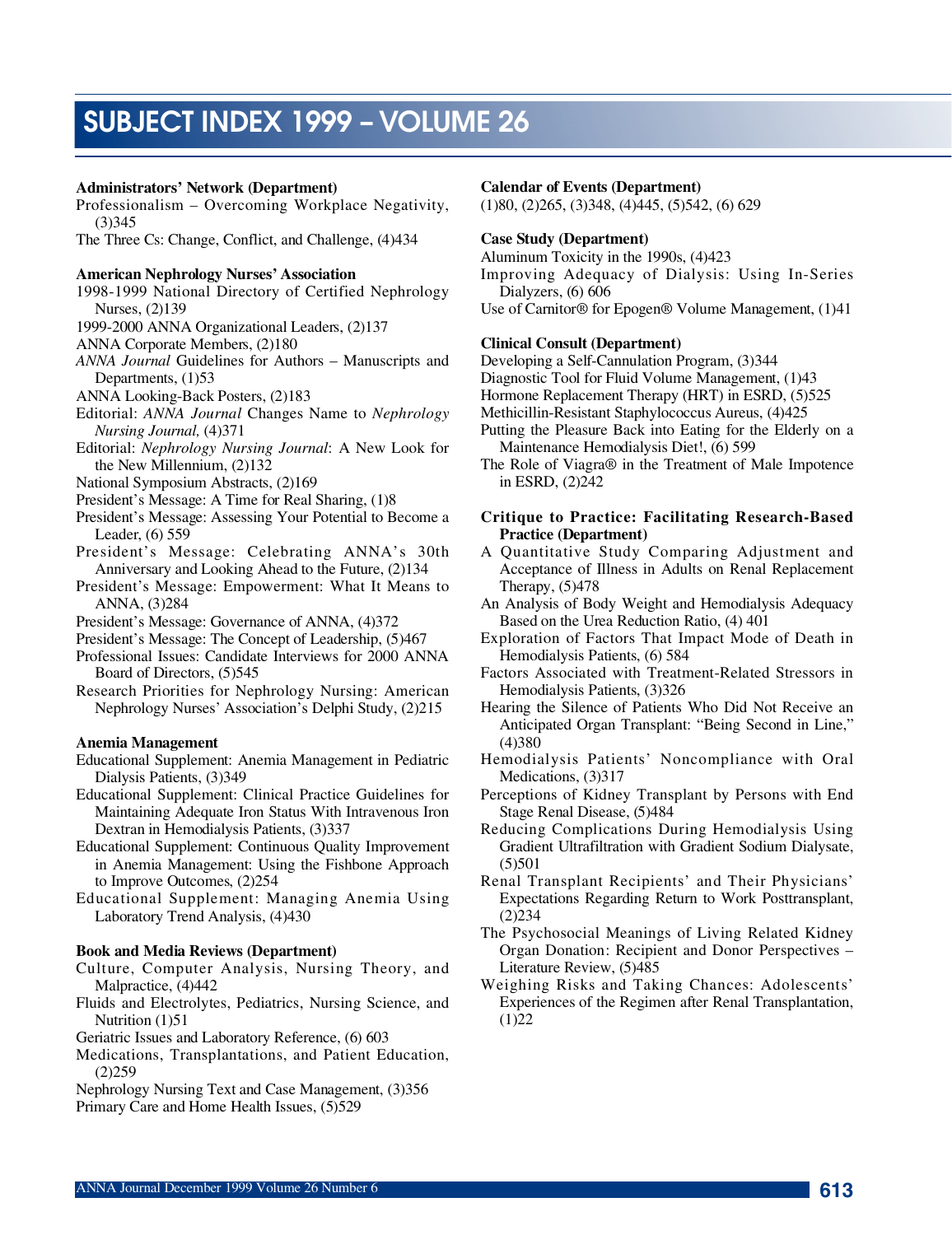## **Editorial (Department)**

- *ANNA Journal* Changes Name to *Nephrology Nursing Journal*, (4) 371
- Changes with the Journal Will Continue at a Rapid Pace Into the Next Century!, (6)556
- Don't Wait to be Called to Get Nursing's Message into the Media!! (Guest Editorial), (1)7
- *Nephrology Nursing Journal*: A New Look for the New Millennium, (2)132
- Preparing Advanced Nurse Practitioners: Challenges for Nephrology, (5)464
- Treatment Stressors: It's Time to Study Nursing Interventions, (3)283

## **Education**

- A Diversified Patient Education Program for Transplant Recipients, (3)287
- Book and Media Reviews: Medications, Transplantations, and Patient Education, (2)259
- Contracting with Outpatient Hemodialysis Patients to Improve Adherence to Treatment, (1)37
- Editorial: Preparing Advanced Nurse Practitioners: Challenges for Nephrology, (5)464
- Effects of Psychosocial Education on Adaptation in Elderly Hemodialysis Patients, (6) 587
- Journal Club: Distance Learning: Readiness and Effectiveness, (1)47
- Teaching Video Effect on Renal Transplant Patient Outcomes, (1)29

## **Educational Supplements**

- Anemia Management in Pediatric Dialysis Patients, (3)349
- Clinical Practice Guidelines for Maintaining Adequate Iron Status With Intravenous Iron Dextran in Hemodialysis Patients, (3)337
- Continuous Quality Improvement in Anemia Management: Using the Fishbone Approach to Improve Outcomes,  $(2)$   $254$
- Does Iron Cause Bacterial Infections in Patients With End Stage Renal Disease?, (6) 591
- Iron Management: Innovative Solutions to Persistent Challenges – Focus on Ferrlecit®, (5)515
- Limitations of Ferritin as a Marker of Anemia in End Stage Renal Disease, (4)409
- Managing Anemia Using Laboratory Trend Analysis,  $(4)430$
- Vascular Access Thrombosis: Etiology and Prevention,  $(5)$  5 3 7

#### **End Stage Renal Disease**

Acquired Cystic Kidney Disease in ESRD, (4)381

- Caring for the Elderly with Renal Failure: Gastrointestinal Changes, (6) 563
- Clinical Consult: Hormone Replacement Therapy (HRT) in ESRD, (5)525
- Clinical Consult: The Role of Viagra® in the Treatment of Male Impotence in ESRD, (2)242
- Educational Supplement: Does Iron Cause Bacterial Infections in Patients With End Stage Renal Disease?, (6) 591

Perceptions of Kidney Transplant by Persons with End Stage Renal Disease, (5)479

#### **Ethics**

- Guarded Alliance Relationships Between Hemodialysis Patients and Their Health Care Providers, (5)503
- Hearing the Silence of Patients Who Did Not Receive an Anticipated Organ Transplant: "Being Second in Line,"  $(4)375$

#### **Geriatric Care**

- Book and Media Reviews: Geriatric Issues and Laboratory Reference, (6) 603
- Caring for the Elderly with Renal Failure: Gastrointestinal Changes, (6) 563
- Clinical Consult: Putting the Pleasure Back into Eating for the Elderly on a Maintenance Hemodialysis Diet!, (6) 599
- Effects of Psychosocial Education on Adaptation in Elderly Hemodialysis Patients, (6) 587
- Improving Physical Functioning in the Elderly Dialysis Patient: Relevance of Physical Therapy, (1)11
- Journal Club: Issues in Health Care Delivery to the Elderly, (6) 601

#### **Hemodialysis**

- An Analysis of Body Weight and Hemodialysis Adequacy Based on the Urea Reduction Ratio, (4)391
- Clinical Consult: Putting the Pleasure Back into Eating for the Elderly on a Maintenance Hemodialysis Diet!, (6) 599
- Contracting with Outpatient Hemodialysis Patients to Improve Adherence to Treatment, (1)37
- Effects of Psychosocial Education on Adaptation in Elderly Hemodialysis Patients, (6) 587
- Exploration of Factors that Impact Mode of Death in the Hemodialysis Patient, (6) 577
- Factors Associated with Treatment-Related Stressors in Hemodialysis Patients, (3)318
- Guarded Alliance Relationships Between Hemodialysis Patients and Their Health Care Providers, (5)503
- Hemodialysis Patients' Noncompliance with Oral Medications, (3)307
- Reducing Complications During Hemodialysis Using Gradient Ultrafiltration with Gradient Sodium Dialysate,  $(5)495$
- The Relationship Between Dialysis Adequacies and Sleep Problems in Hemodialysis Patients, (4)405
- Quantitative Study Comparing Adjustment and Acceptance of Illness in Adults on Renal Replacement Therapy, (5)471

#### **Journal Club (Department)**

Distance Learning: Readiness and Effectiveness, (1)47

- Efficacy of Pediatric En Bloc Procedure for Renal Transplants, (2)251
- Helping Families and Children Cope with Chronic Disease,  $(4)439$
- Hepatitis C: Implications for Nephrology Nurses and Patients,  $(3)353$
- Integrating Complementary Therapies into Nursing Practice,  $(5)$ 526
- Issues in Health Care Delivery to the Elderly, (6) 601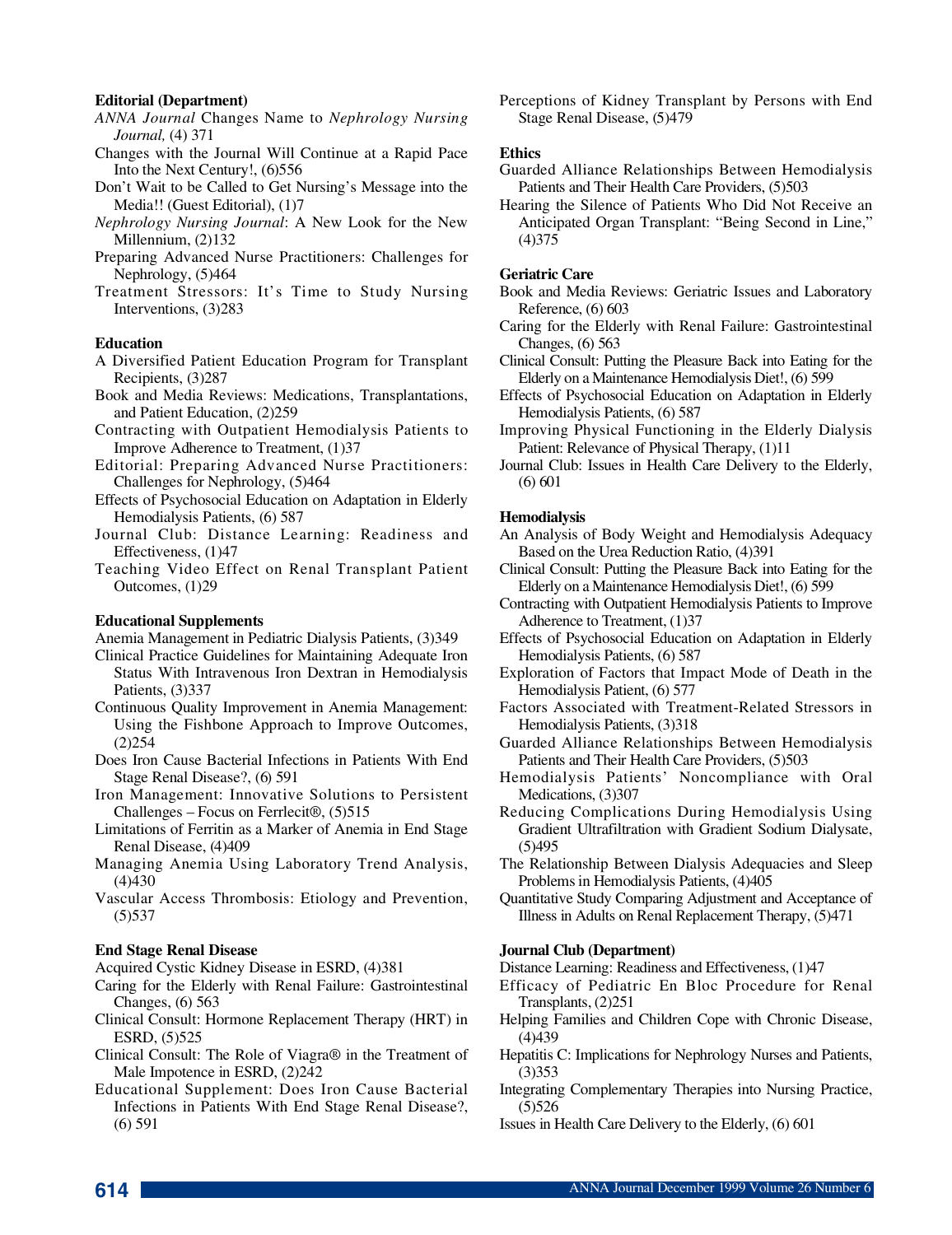#### **Letters to the Editor (Department)**  $(3)336$

**Medication Review (Department)** Intravenous Iron Products, (5)522 Renagel®: A New and Different Phosphate Binder, (3)346

## **Nephrology Nursing**

- Editorial: Don't Wait to be Called to Get Nursing's Message into the Media!! (Guest Editorial), (1)7
- Editorial: Treatment Stressors: It's Time to Study Nursing Interventions, (3)283
- Journal Club: Integrating Complementary Therapies into Nursing Practice, (5)526
- President's Message: A Time for Real Sharing, (1)8
- President's Message: Assessing Your Potential to Become a Leader, (6) 559

President's Message: The Concept of Leadership, (5)467

- Professional Issues: As a Registered Nurse Are You Truly a Patient Advocate, (2)273
- Professional Issues: Nursing's Future: Past the Year 2000,  $(3)362$
- Professional Issues: Preserving the Art of Nephrology Nursing, (6) 630
- Professional Issues: Professional Boundaries in Nephrology Nursing Practice, (1)82

Professional Issues: Will Nephrology Nursing Survive Managed Care?, (4)454

## **New Products (Department)**

(2)247, (6) 597

## **Pediatric Nephrology**

- Book and Media Reviews: Fluids and Electrolytes, Pediatrics, Nursing Science, and Nutrition, (1)51
- Journal Club: Efficacy of Pediatric En Bloc Procedure for Renal Transplants, (2)251
- Journal Club: Helping Families and Children Cope with Chronic Disease, (4)439
- The Impact of Renal Replacement Therapy on Toddler Time, (3)331
- Weighing Risks and Taking Chances: Adolescents' Experiences of the Regimen After Renal Transplantation, (1)17

## **Peritoneal Dialysis**

- A Clinical Project to Evaluate Reuse of a CAPD Disconnect System Minicap as a Safe, Effective Practice, (6) 573
- Quantitative Study Comparing Adjustment and Acceptance of Illness in Adults on Renal Replacement Therapy,  $(5)471$

## **Pharmacology**

- Book and Media Reviews: Medications, Transplantations, and Patient Education, (2)259
- Clinical Consult: The Role of Viagra® in the Treatment of Male Impotence in ESRD, (2)242
- Educational Supplement: Clinical Practice Guidelines for Maintaining Adequate Iron Status With Intravenous Iron Dextran in Hemodialysis Patients, (3)337
- Educational Supplement: Iron Management: Innovative Solutions to Persistent Challenges – Focus on Ferrlecit®,  $(5)$ 515
- Educational Supplement: Limitations of Ferritin as a Marker of Anemia in End Stage Renal Disease, (4)409
- Ethylene Glycol Intoxication: Pathophysiology, Diagnosis, and Emergency Management, (3)295

Journal Club: Intravenous Iron Products, (5)522

Journal Club: Renagel®: A New and Different Phosphate Binder, (3)346

## **President's Message (Department)**

- A Time for Real Sharing, (1)8
- Assessing Your Potential to Become a Leader, (6) 559
- Celebrating ANNA's 30th Anniversary and Looking Ahead to the Future, (2)134
- Empowerment: What It Means to ANNA, (3)284

Governance of ANNA, (4)372

The Concept of Leadership, (5)467

## **Professional Issues (Department)**

- As a Registered Nurse Are You Truly a Patient Advocate,  $(2)273$
- Candidate Interviews for 2000 ANNA Board of Directors,  $(5)$ 545
- Nursing's Future: Past the Year 2000, (3)362
- Preserving the Art of Nephrology Nursing, (6) 630
- Professional Boundaries in Nephrology Nursing Practice,  $(1)82$
- Will Nephrology Nursing Survive Managed Care?, (4)454

#### **Psychosocial Care**

- Effects of Psychosocial Education on Adaptation in Elderly Hemodialysis Patients, (6) 587
- The Psychosocial Meanings of Living Related Kidney Organ Donation: Recipient and Donor Perspectives – Literature Review, (5)485

#### **Quality of Life**

Predictors of QoL in Renal Transplant Recipients: Bridging the Gap Between Research and Clinical Practice, (2)235

## **Research in Nephrology Nursing**

- A Quantitative Study Comparing Adjustment and Acceptance of Illness in Adults on Renal Replacement Therapy, (5)471
- An Analysis of Body Weight and Hemodialysis Adequacy Based on the Urea Reduction Ratio, (4)401
- Exploration of Factors That Impact Mode of Death in Hemodialysis Patients, (6) 584
- Factors Associated with Treatment-Related Stressors in Hemodialysis Patients, (3)326
- Hearing the Silence of Patients Who Did Not Receive an Anticipated Organ Transplant: "Being Second in Line,"  $(4)380$
- Hemodialysis Patients' Noncompliance with Oral Medications, (3)317
- Perceptions of Kidney Transplant by Persons with End Stage Renal Disease, (5)479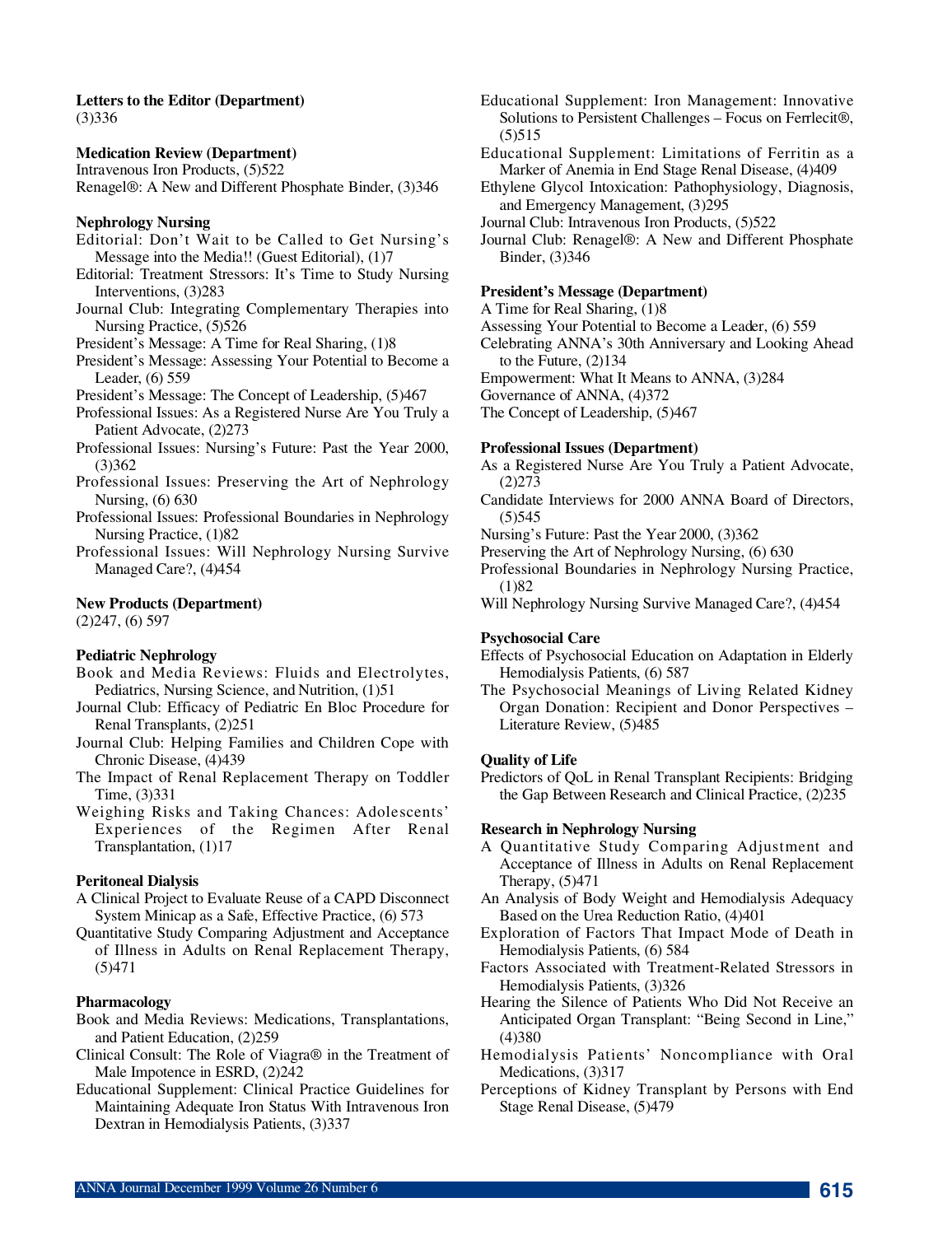- Reducing Complications During Hemodialysis Using Gradient Ultrafiltration with Gradient Sodium Dialysate,  $(5)495$
- Renal Transplant Recipients' and Their Physicians' Expectations Regarding Return to Work Posttransplant,  $(2)$ 234
- Research Priorities for Nephrology Nursing: American Nephrology Nurses' Association's Delphi Study, (2)215
- The Psychosocial Meanings of Living Related Kidney Organ Donation: Recipient and Donor Perspectives – Literature Review, (5)485
- Weighing Risks and Taking Chances: Adolescents' Experiences of the Regimen after Renal Transplantation,  $(1) 2 2$

# **Transplantation**

- Book and Media Reviews: Medications, Transplantations, and Patient Education, (2)259
- Hearing the Silence of Patients Who Did Not Receive an Anticipated Organ Transplant: "Being Second in Line,"  $(4)375$
- Journal Club: Efficacy of Pediatric En Bloc Procedure for Renal Transplants, (2)251
- Predictors of QoL in Renal Transplant Recipients: Bridging the Gap Between Research and Clinical Practice, (2)235
- Quantitative Study Comparing Adjustment and Acceptance of Illness in Adults on Renal Replacement Therapy,  $(5)471$
- Renal Transplant Recipients' and Their Physicians' Expectations Regarding Return to Work Posttransplant,  $(2) 2 2 7$
- The Psychosocial Meanings of Living Related Kidney Organ Donation: Recipient and Donor Perspectives – Literature Review, (5)485
- Weighing Risks and Taking Chances: Adolescents' Experiences of the Regimen After Renal Transplantation, (1)17

## **Vascular Access**

Educational Supplement: Vascular Access Thrombosis: Etiology and Prevention, (5)537